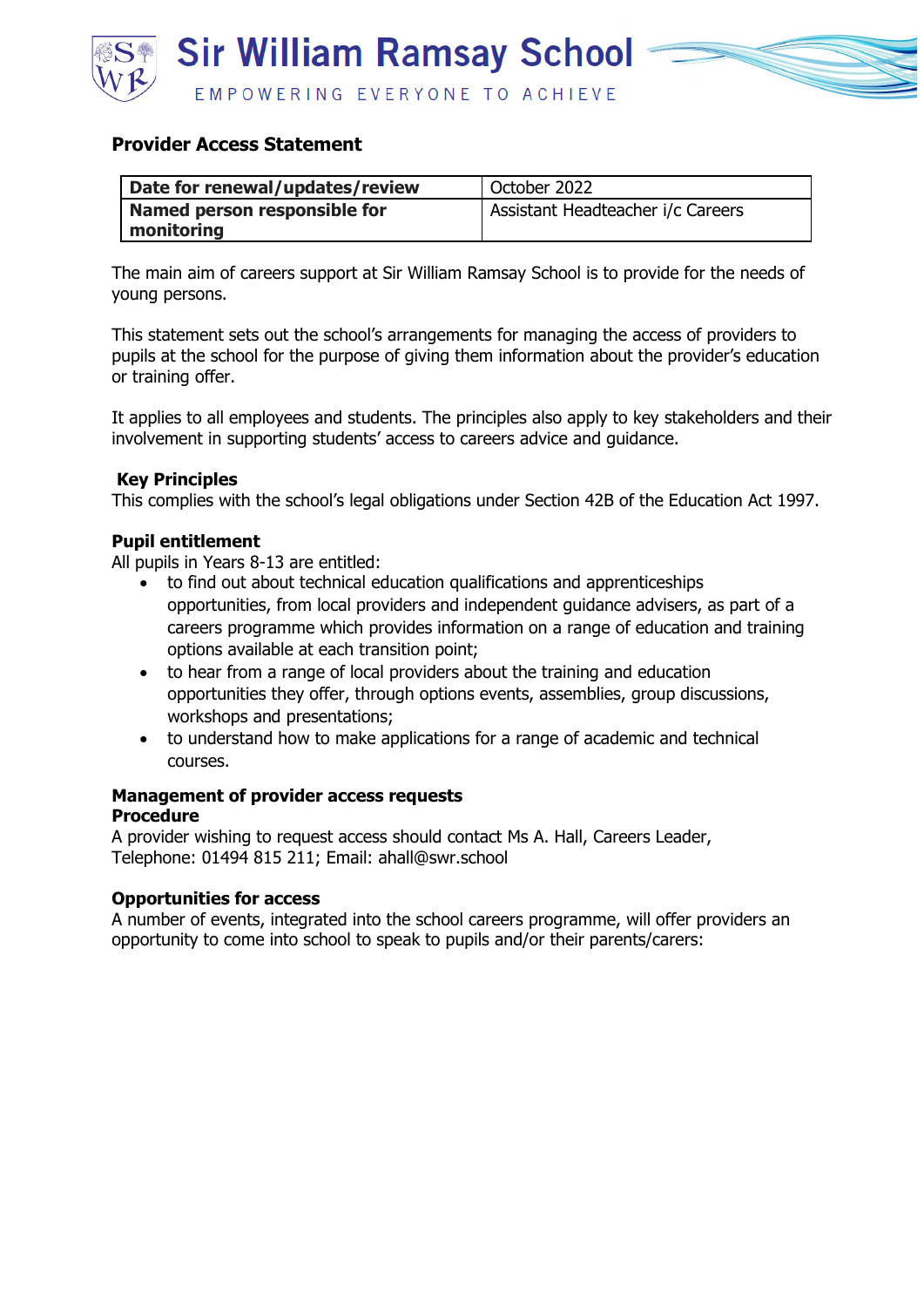

## **SH** Sir William Ramsay School



|                   | <b>Autumn Term</b>                                                                                                                                                                                                                                                                                                                                                                                   | <b>Spring Term</b>                                                                                                                                                                                                                                                                                                                               | <b>Summer Term</b>                                                                          |
|-------------------|------------------------------------------------------------------------------------------------------------------------------------------------------------------------------------------------------------------------------------------------------------------------------------------------------------------------------------------------------------------------------------------------------|--------------------------------------------------------------------------------------------------------------------------------------------------------------------------------------------------------------------------------------------------------------------------------------------------------------------------------------------------|---------------------------------------------------------------------------------------------|
| Year <sub>7</sub> | Independent<br>$\bullet$<br>advice and<br>guidance referral<br>service<br>Career Pilot online<br>$\bullet$<br>learning tool to<br>help guide and<br>provide information<br>on careers<br>pathways and<br>educational routes<br>available.<br><b>Introduce Skills</b><br>$\bullet$<br>builder into<br>registration<br>sessions in<br>February 2022<br>Careers Fair 23rd<br>$\bullet$<br>November 2021 | Independent advice and<br>$\bullet$<br>guidance referral service<br>Careers fair showcasing<br>different employers, FE<br>and Apprenticeships in the<br>local market                                                                                                                                                                             | Independent advice and<br>guidance referral service<br>Year 7 Careers Day 12th July<br>2022 |
| Year <sub>8</sub> | Introduction to<br>$\bullet$<br>future options and<br>the Adviza service.<br>Career Pilot online<br>$\bullet$<br>learning tool to<br>help guide and<br>provide information<br>on careers<br>pathways and<br>educational routes<br>available.<br>Introduction to<br>$\bullet$<br>Skills Builder -<br>embedding<br>essential life skills<br>Careers Fair 23rd<br>November 2021                         | Introduction to future<br>$\bullet$<br>options and the Adviza<br>service.                                                                                                                                                                                                                                                                        | Year 8 Careers Day 5th April<br>2022                                                        |
| Year 9            | Trip to Bucks Skills<br>$\bullet$<br>Show<br>Year 9 Careers Day<br>7 <sup>th</sup> December 2021<br>Careers Fair 23rd<br>$\bullet$<br>November 2021                                                                                                                                                                                                                                                  | KS4 options event<br>$\bullet$<br>Career Pilot online learning<br>tool to help guide and<br>provide information on<br>career pathways and<br>educational routes.<br>Inspire programme will<br>$\bullet$<br>allow students the<br>opportunity to discover<br>different career<br>opportunities and different<br>job roles there are<br>available. | $Healthtec - practical$<br>experience days looking at<br>differing roles in the NHS.        |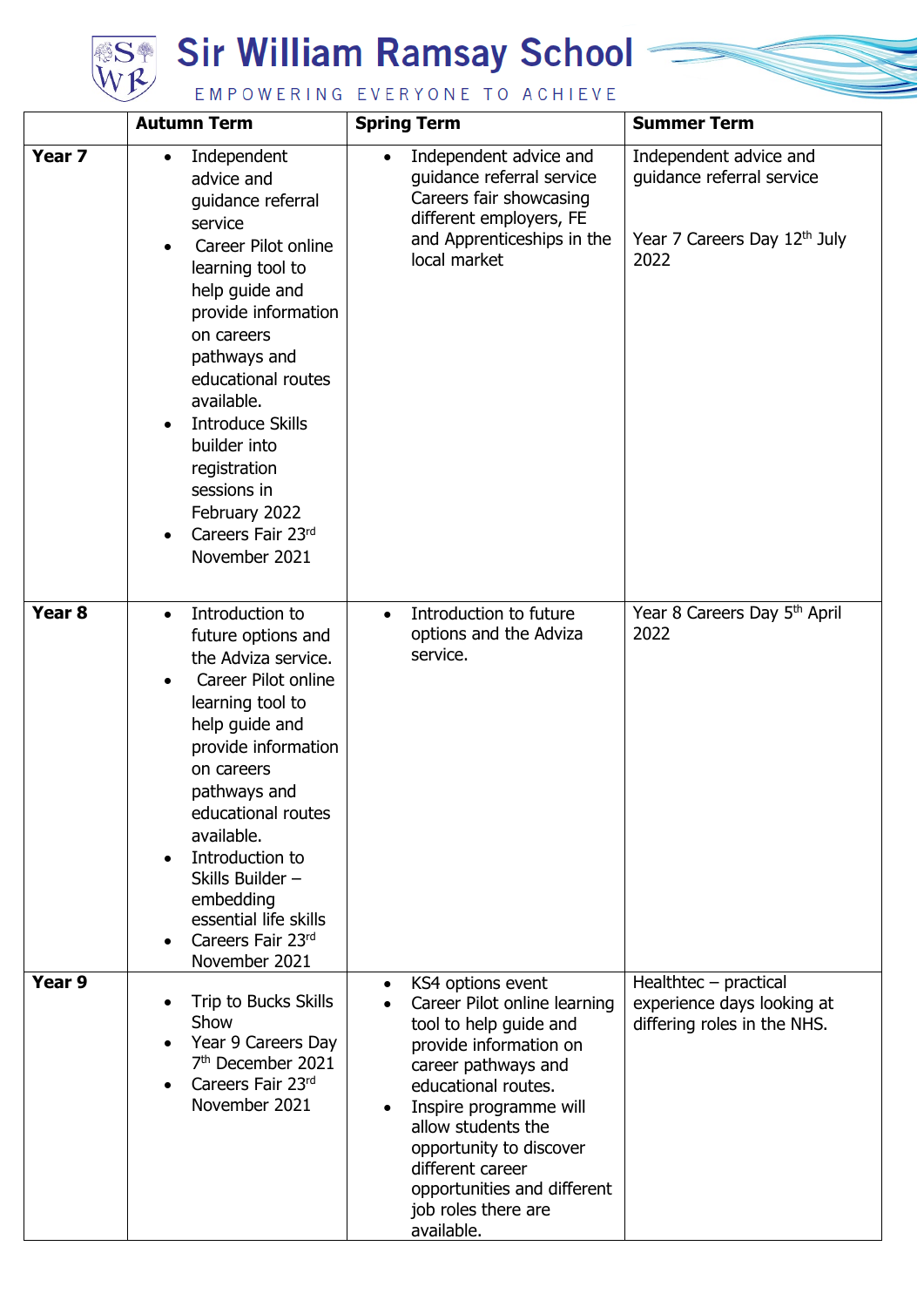

### **Sir William Ramsay School**



EMPOWERING EVERYONE TO ACHIEVE

|         |                                                                                                                                                                                                                                                                                                                                                                      | Introduce Skills builder<br>embedding essential life<br>skills.                                                                                                                                                                                                                                                                                                                                                                                                                      |                                                                                                                                                                                                                                                                                                                                                                                                          |
|---------|----------------------------------------------------------------------------------------------------------------------------------------------------------------------------------------------------------------------------------------------------------------------------------------------------------------------------------------------------------------------|--------------------------------------------------------------------------------------------------------------------------------------------------------------------------------------------------------------------------------------------------------------------------------------------------------------------------------------------------------------------------------------------------------------------------------------------------------------------------------------|----------------------------------------------------------------------------------------------------------------------------------------------------------------------------------------------------------------------------------------------------------------------------------------------------------------------------------------------------------------------------------------------------------|
| Year 10 | Career Pilot an<br>$\bullet$<br>online learning tool<br>to help guide and<br>provide information<br>on careers<br>pathways and<br>educational routes<br>available.<br><b>Introduce Skills</b><br>$\bullet$<br>Builder programme<br>that will focus on<br>essential skills<br>Careers Fair 23rd<br>$\bullet$<br>November 2021                                         | Year 10 careers day 15 <sup>th</sup><br>February 2022                                                                                                                                                                                                                                                                                                                                                                                                                                | $Healthtec - practical$<br>$\bullet$<br>experience days looking<br>at differing roles in the<br>NHS.                                                                                                                                                                                                                                                                                                     |
| Year 11 | Career Pilot online<br>$\bullet$<br>learning tool to<br>help guide and<br>provide information<br>on careers<br>pathways and<br>educational routes<br>available.<br><b>Introduce Skills</b><br>$\bullet$<br>builder - focus on<br>essential skills<br>Careers Fair 23rd<br>$\bullet$<br>November 2021<br>Year 11 careers<br>day 28 <sup>th</sup><br>September 2021    | Post-16 Evening<br>Soft Skills workshop<br>helping to develop<br>resilience and<br>communication skills.<br>Mentoring Day - Future<br>Options interviews                                                                                                                                                                                                                                                                                                                             | . Ask apprenticeship talk                                                                                                                                                                                                                                                                                                                                                                                |
| Year 12 | Independent<br>$\bullet$<br>advice and<br>guidance referral<br>service<br><b>Higher Education</b><br>$\bullet$<br>and Apprenticeship<br>Convention<br>Post-18 assembly -<br>$\bullet$<br>apprenticeships<br>Introduction into<br>$\bullet$<br>Higher<br>Education/Study<br><b>Skills</b><br><b>Future Pathways</b><br>$\bullet$<br>and Soft Skills<br>lecture series | Independent advice and<br>$\bullet$<br>guidance referral service<br>Small group sessions:<br>future education, training<br>and employment options<br><b>Student Finance</b><br>$\bullet$<br>presentation<br>University workshop -<br>$\bullet$<br>Personal Statement<br><b>UCAS Convention -</b><br>$\bullet$<br>University and<br>Apprenticeship Information<br>Apprenticeship<br>Convention, workshops<br>Bank accounts, interest<br>rates and mortgages<br>presented by Santander | Independent advice and<br>$\bullet$<br>quidance referral<br>service<br>Small group sessions:<br>$\bullet$<br>future education,<br>training and<br>employment options<br>Education and<br><b>Employers</b><br>Apprenticeship Support<br>and Knowledge<br>Interactive workshop<br>Game of Student Life -<br>managing academics,<br>employability, finances<br>and social life<br><b>Future Options Day</b> |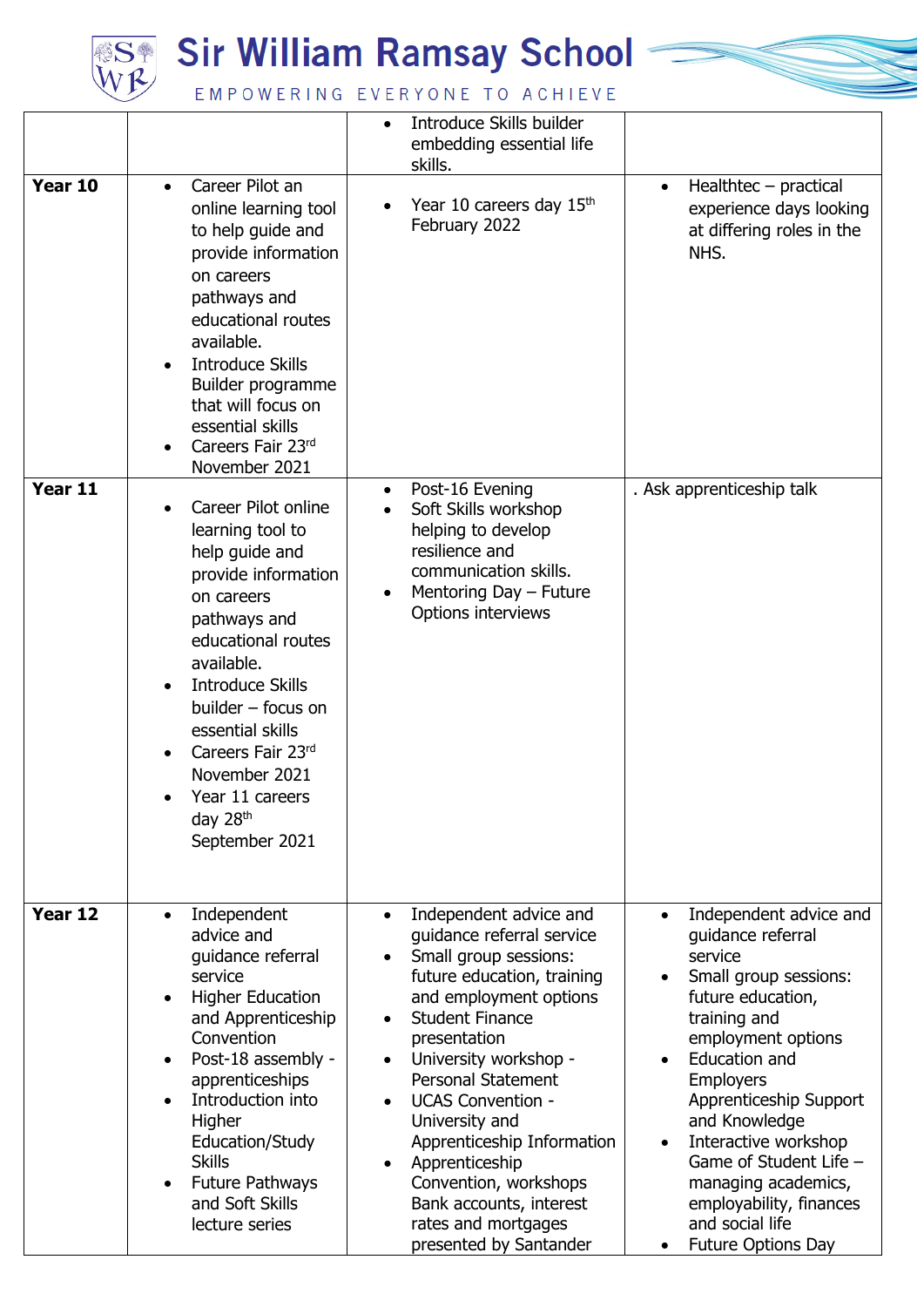# **SE Sir William Ramsay School**



### EMPOWERING EVERYONE TO ACHIEVE

|         | $\bullet$<br>$\bullet$<br>$\bullet$<br>$\bullet$<br>$\bullet$<br>$\bullet$ | Business and<br>Enterprise<br>Workshop led by<br>Pearson Life.<br>Careers Pilot online<br>learning tool to<br>help guide and<br>provide information<br>on careers<br>pathways and<br>educational routes<br>available.<br><b>Introduce Skills</b><br>Builder - work<br>$experience - linked$<br>to essential skills -<br>Year12 focus $-$<br>teamwork and<br>leadership.<br>Every Wednesday<br>work experience<br>workshops take<br>place to give<br>students an insight<br>and to gain<br>knowledge on the<br>world of work.<br>Careers Fair 23rd<br>November 2021 | $\bullet$ | Future Pathways and Soft<br>Skills lecture series and<br>evening<br>Careers Pilot online<br>learning tool to help guide<br>and provide information on<br>careers pathways and<br>educational routes<br>available.<br>Introduce Skills Builder -<br>work experience - linked<br>to essential skills $-$ Year12<br>$focus - teamwork$ and<br>leadership.<br>Every Wednesday work<br>experience workshops take<br>place to give students an<br>insight and to gain<br>knowledge on the world of<br>work. | $\bullet$<br>$\bullet$<br>$\bullet$<br>$\bullet$<br>$\bullet$ | Future Pathways and<br>Soft Skills lecture series<br><b>Psychometric Testing</b><br>Careers Pilot online<br>learning tool to help<br>guide and provide<br>information on careers<br>pathways and<br>educational routes<br>available.<br><b>Introduce Skills Builder</b><br>$-$ work experience $-$<br>linked to essential skills<br>$-$ Year12 focus $-$<br>teamwork and<br>leadership.<br>Every Wednesday work<br>experience workshops<br>take place to give<br>students an insight and<br>to gain knowledge on<br>the world of work. |
|---------|----------------------------------------------------------------------------|--------------------------------------------------------------------------------------------------------------------------------------------------------------------------------------------------------------------------------------------------------------------------------------------------------------------------------------------------------------------------------------------------------------------------------------------------------------------------------------------------------------------------------------------------------------------|-----------|-------------------------------------------------------------------------------------------------------------------------------------------------------------------------------------------------------------------------------------------------------------------------------------------------------------------------------------------------------------------------------------------------------------------------------------------------------------------------------------------------------|---------------------------------------------------------------|----------------------------------------------------------------------------------------------------------------------------------------------------------------------------------------------------------------------------------------------------------------------------------------------------------------------------------------------------------------------------------------------------------------------------------------------------------------------------------------------------------------------------------------|
| Year 13 | $\bullet$<br>$\bullet$<br>$\bullet$<br>$\bullet$<br>$\bullet$              | Independent<br>advice and<br>guidance referral<br>service<br><b>Future Pathways</b><br>sessions<br>Career Pilot online<br>learning tool to<br>help guide and<br>provide information<br>on careers<br>pathways and<br>educational routes<br>available.<br>UCAS application,<br>writing personal<br>statements, cv and<br>letter application.<br>Careers Fair 23rd<br>November 2021<br>Work experience<br>Friday week 2                                                                                                                                              |           | Independent advice and<br>guidance referral service<br><b>Future Pathways sessions</b><br>on finance, first aid, sign<br>language and cooking on a<br>low budget.<br>Moving on and<br>understanding risks and<br>$decision$ making $-$ outside<br>speaker<br>Work experience Friday<br>week 2                                                                                                                                                                                                         | $\bullet$                                                     | Independent advice and<br>quidance referral<br>service<br><b>Future Pathways</b><br>sessions<br>Work experience Friday<br>week 2.                                                                                                                                                                                                                                                                                                                                                                                                      |